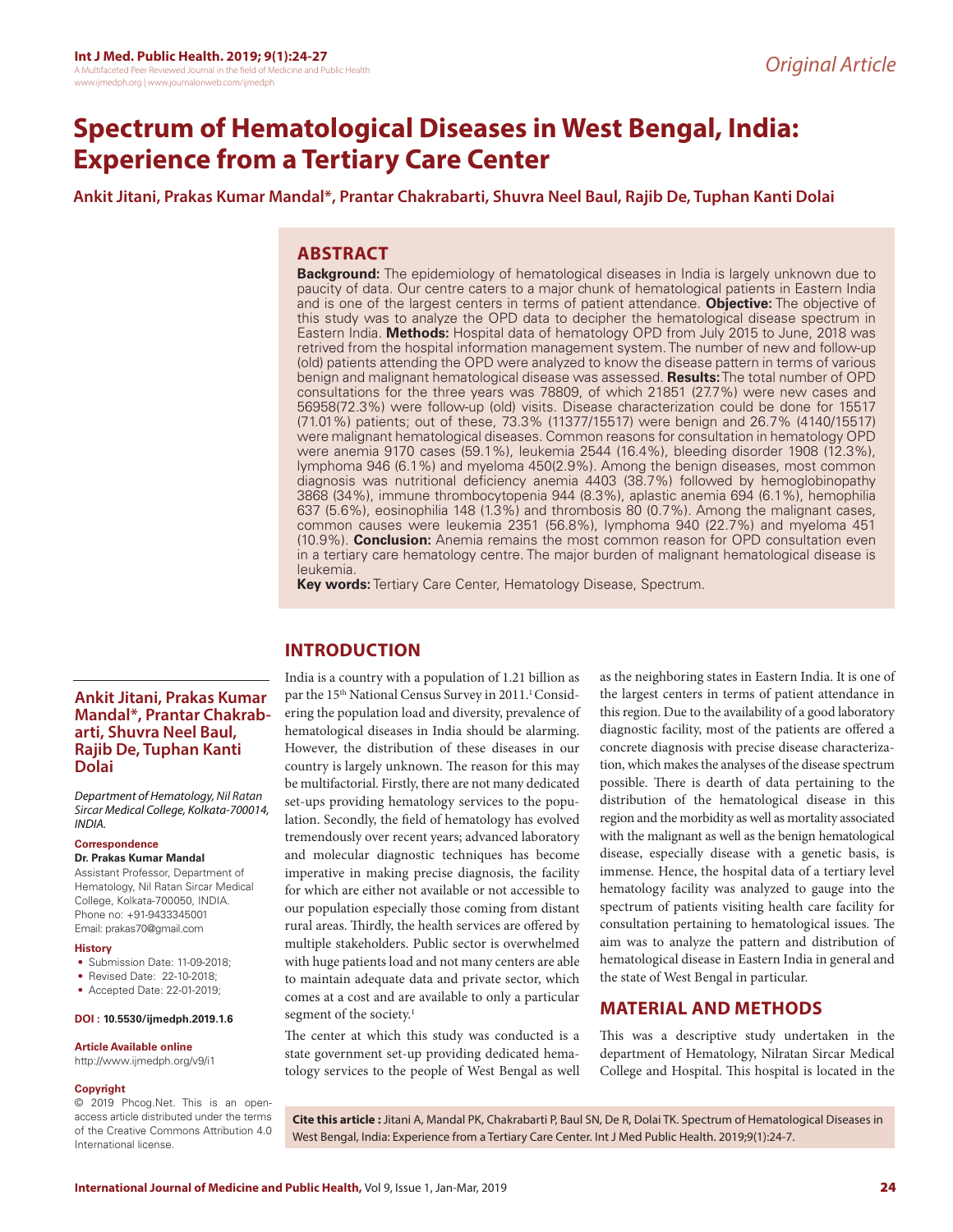central part of the metropolitan city of Kolkata next to a major railway station and caters to the healthcare needs of not only the state of West Bengal but the neighbouring state and country. OPD services are provided for five days in a week, which includes a dedicated hemoglobinopathy clinic, hemato-oncology clinic and bleeding disorder clinic and on a given day, he number of patient visiting the OPD varies from 150 to 250 cases. The study was undertaken for a period of three years from July 2015 to June, 2018. Out-patient data from the hospital information system was retrived and the number of new and follow-up patient attending our OPD for the period was retrospectively analyzed. All patients visiting the OPD for consultation during the study period for any reason was included. A patient visiting the OPD on multiple occasion was considered a single case during data analysis. For representation of distribution of disease, the cases for which concrete diagnosis could be confirmed by necessary investigations were included and cases that could not be characterized in any disease entity, either due to failure of the patient to follow-up or due to refusal to undergo a diagnostic procedure were excluded from the study. The institutional ethical committee clearance was obtained prior to data collection.

The patients were divided into new patients coming for first consultation and follow-up patients and expressed in terms of percentage. The number of new patients for whom disease characterization could be done was calculated. Among all these patients who were characterized, the disease distribution of benign and malignant condition was done in terms of percentage. Among the benign diseases, distribution of anemia of different types, hemoglobinopathy, bleeding disorder including platelet and coagulation disorder and other rare condition like thrombosis and eosinophilia were analyzed. Among the malignant conditions, we analyzed the data in terms of leukemia, lymphoma, myeloma and other rare conditions. Results were expressed in terms of absolute number or percentage.

# **RESULTS**

The data represented all age group of patients, including pediatric, adolescents, adult and geriatric age group. The total number of OPD visits in 3 years was 78809, out of which 21851 (27.7%) were new cases and 56958 (72.3%) were follow-ups. Among the new cases, disease characterization could be done for 71.01% (15517/21851) patients. Out of these cases, 73.3% (11377/15517) were benign and 26.7% (4140/15517) were malignant hematological diseases. Common reasons for consultation in hematology OPD, as shown in Table 1, were anemia 9170 (59.1%), leukemia 2351 (16.4%), bleeding disorder 1908 (12.3%), lymphoma 940 (6.1%) and myeloma 451 (2.9%).

Among the benign diseases, the most common diagnosis was nutritional anemia 4403 (38.7%) of which iron deficiency were 3698 (32.5%) and rest 705 (6.2%) were combined nutritional deficiency anemia hemoglobinopathy 3868 (34%) was the next common cause of anemia. Among them, 2412 (62.38%) were homozygous or compound heterozygous and 1456 (37.62%) were heterozygous. The distribution of hemoglobinopathy is shown in Table 2. The most common major phenotype was HbEβthalassemia which comprised 1318 (34.08%) of all hemoglobinopathies followed by β-thalassemia major at 722 (18.67%). HbEE homozygous were the next common with 305 (7.88%) and rest 68 (1.76%) were others consisting of HbSS and other compound heterozygous. Among the traits, 723 (18.69%) were β -thalassemia trait and 604 (15.62%) were HbE trait. HbS trait and HbD trait comprised 87 (2.24%) and 11 (0.27%) respectively and rest 19 (0.49%) were others including δβ-thalassemia trait and HPFH heterozygous. Other hemolytic anemia comprised 318 (2.8%) cases, among which the most common diagnosis was autoimmune hemolytic anemia 171 (1.5%) and rest of the 147 (1.3%) cases included membranopathies, enzymopathies and other rare causes of hemolytic anemia.

#### **Table 1: The overall disease pattern of patients visiting hematology out-patient clinic.**

| Disease type                                     | Number of<br>cases<br>$(n = 15517)$ | Percentage<br>distribution |
|--------------------------------------------------|-------------------------------------|----------------------------|
| Anemia                                           | 9169                                | 59.09%                     |
| Leukemia                                         | 2548                                | 16.42%                     |
| Bleeding disorder                                | 1889                                | 12.17%                     |
| Lymphoma                                         | 941                                 | 6.06%                      |
| Myeloma                                          | 450                                 | 2.9%                       |
| Eosinophilia                                     | 109                                 | $0.7\%$                    |
| Splenomegaly (unclassifiable<br>hematologically) | 97                                  | 0.62%                      |
| Thrombotic disorder                              | 79                                  | 0.5%                       |
| Others                                           | 225                                 | 1.45%                      |

#### **Table 2: Distribution of hemoglobinopathy cases (***n***= 3,868).**

| <b>Type of hemoglobinopathy</b>         | <b>Overall</b><br>distribution | Sub-category<br>distribution |  |
|-----------------------------------------|--------------------------------|------------------------------|--|
| Homozygous and compound<br>heterozygous |                                | 62.38%                       |  |
| $HbE\beta$                              | 34.08%                         | 54.64%                       |  |
| $\beta$ -thalassemia major              | 18.67%                         | 29.92%                       |  |
| H <sub>b</sub> E disease                | 7.88%                          | 12.62%                       |  |
| Others                                  | 1.76%                          | 2.81%                        |  |
| Heterozygous                            |                                | 37.62%                       |  |
| $\beta$ -thalassemia trait              | 18.69%                         | 49.69%                       |  |
| H <sub>b</sub> E trait                  | 15.62%                         | 41.52%                       |  |
| HbS trait                               | 2.24%                          | 5.97%                        |  |
| H <sub>b</sub> D trait                  | 0.27%                          | 1.50%                        |  |
| Others                                  | 0.49%                          | 1.30%                        |  |

Aplastic anemia was the next common cause of anemia with 693 (6.1%) cases and it was the most common cause of pancytopenia requiring OPD consultation. Among the bleeding disorder, the most common entity was immune thrombocytopenia 944 (8.3%), followed by hemophilia 637 (5.6%) and other rare bleeding disorders 227 (2%). Among hemophilia, 87.3% were hemophilia A and 12.7% were hemophilia B. The other rare entities comprised cases of eosinophilia 148 (1.3%) and deep vein thrombosis in 80 (0.7%).

Among the malignant diseases, leukemia far exceeded the other malignancies comprising 2351 (56.81%) of the total 4140 cases. Acute leukemia comprised 1312 (31.7%) of all hematological malignancies and 55.78% among all leukemia. Among the acute leukemias, ALL was more common with 780 (59.5%) compared to AML (excluding APML) which comprised 457 (34.83%), while APML comprised 58 (4.4%) of all leukemia. Other rare variant like mixed phenotypic leukemia were 17 (1.2%). CML and CLL comprised 902 (21.8%) and 137 (3.3%) of all malignant cases and 38.48% and 5.74% of the leukemia cases respectively (Table 3). MPN were 194 (4.7%) of all hematological malignancies. Lymphoma was the 2nd most common malignant disorder with 940 (22.7%) cases among which non-Hodgkins lymphoma cases were 490 (52.2%) and Hodgkins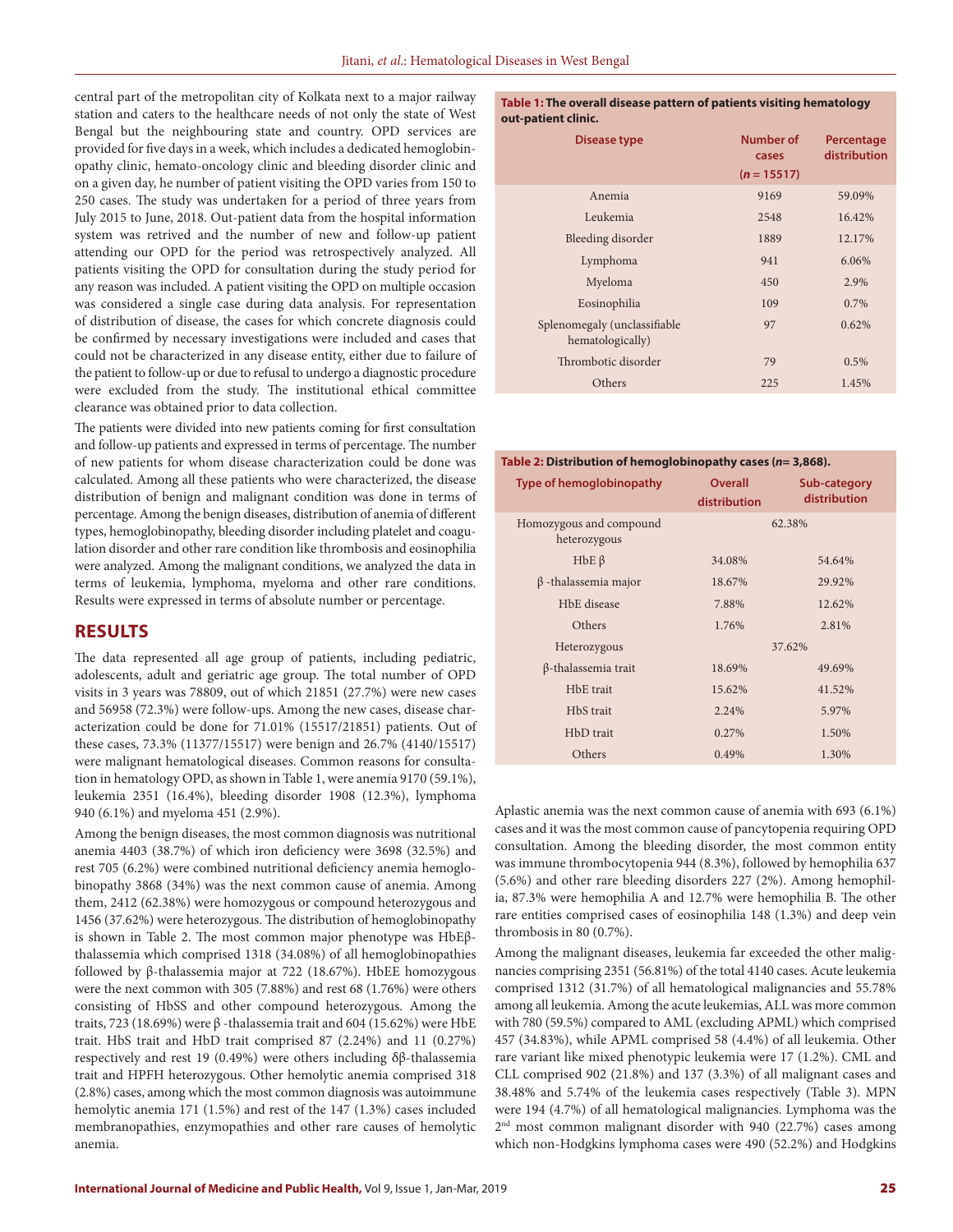#### **Table 3: Distribution of different types of leukemias among all hematological malignancies (***n***=2,351).**

| Leukemia types          | <b>Overall distribution</b><br>among all malignant<br>cases | Distribution of cases<br>among all leukemias |
|-------------------------|-------------------------------------------------------------|----------------------------------------------|
| Acute Leukemia          | 31.67%                                                      | 55.78%                                       |
| AML (excluding<br>APML) | 11.03%                                                      | 19.45%                                       |
| APML                    | 1.40%                                                       | 2.47%                                        |
| ALL                     | 18.86%                                                      | 33.19%                                       |
| Others                  | 0.38%                                                       | $0.67\%$                                     |
| Chronic leukemia        | 25.1%                                                       | 44.22%                                       |
| CML                     | 21.8%                                                       | 38.48%                                       |
| CLL.                    | 3.3%                                                        | 5.74%                                        |

lymphoma were 450 (47.8%). Rest of the malignant cases were multiple myeloma 451 (10.9%), MDS and MDS/MPN 161 (3.9%).

# **DISCUSSION**

The HMIS data of the Hematology department for three years from June 2015 to July 2018 was collected and analyzed with the aim to understand the distribution of hematological diseases in the population visiting the OPD of haematology department of a tertiary hospital. Disease characterization could be done for 71% of the patient visiting for consultation. Rest of the 29% cases included patients for whom a precise hematological diagnosis could not be made that included patients who either did not follow-up after the first/second visit and hence diagnosis could not be confirmed, or patients who refused a diagnostic procedure/investigation, or cases that were referred to the hematology OPD from other speciality and superspeciality departments for procedural fitness or for complete blood count and or coagulation profiles or advice for other hematological tests which are done in our departmental laboratory.

The most common reason for consultation in the hematology OPD was anemia at 59.1% with nutritional anemia being the most common cause. According to WHO, there are two billion people with anemia in the world, with half of the anemia due to iron deficiency.<sup>2</sup> In South East Asia, 66% children, 60% women and 36% men are anemic.<sup>3</sup> In India, the NHFS-4 data showed that the prevalence of anemia among children of 6 to 59 months age was 58.5% and among adult (15 to 49 years) male and female were 22.7% and 53% respectively, while in West Bengal, the prevalence among children, adult male and female were 54.2%, 30.3% and 62.4% respectively.<sup>4</sup> In another study from North India, the prevalence of anemia was 69.6% with 31% cases being iron deficiency anemia.5 In the present study, 32.5% of the patients were iron deficiency anemia while 6.2% were due to combined nutritional deficiency. Malnutrition is a major cause of nutritional anemia in our country. A study done in the school going children in West Bengal showed that 40% of the adolescent were malnourished and 40% showed the presence of clinical pallor.6 Strategies like fortified food and nutrition supplements may help to control this public health problem. This data however do not represents the community and hence it is not reflective of the disease prevalence, but does emphasize that anemia is the most common reason for OPD consultation even in a tertiary care center and community level screen and preventive strategy needs to be strengthen to reduce the disease burden In a large population based survey of hemoglobinopathy in West Bengal, it was shown that hemoglobinopathy is present in 12.17% cases and β-thalassemia trait was the commonest found in 4.60% patients followed by HbE trait (3.02%), β thalassemia major/intermedia (1.66%) and Eβ thalassemia (1.16 %) cases.7 A community based study of 50,487 cases showed that the distribution of heterozygous thalassemia was 10.26%, with β-trait and HbE trait being the common entities with 6.61% and

2.78% cases; and homozygous and compound heterozygous cases were 1.36%, with β-thalassemia major and HbEβ with 0.73% and 0.42% cases being the most common.<sup>8</sup> Another study from Eastern India, tried to look into the prevalence of hemoglobinopathies in the rural population of West Bengal and found that β-thalassemia trait was the most prevalent and was found in 10.38% cases, followed by HbE trait in 4.30%, sickle cell trait in 1.12% and Hb D trait 0.37%.<sup>9</sup> Hemoglobinopathy was the second most common reason of OPD consultation with 34% cases. There are multiple reasons for such high patient load of hemoglobinopathy patients visiting the OPD, mostly comprising of transfusion dependent thalassemia. Firstly, our center is a Nodal Center for the State Thalassemia Control Program and run a dedicated OPD once a week for thalassemia, where patient turn-out ranges from 220-250 per OPD. Second, it being a referral center for thalassemia management, the major patient load comprises of transfusion dependent thalassemia including Eβ thalassemia and β-thalassemia major. Third, the distribution of homozygous state far exceeds heterozygous conditions as this is a hospital based data where mostly symptomatic patient comes for consultation and the heterozygous thalassemia are mainly cases that are referred from other specialty/super speciality departments and from different districts and sub-divisional hospitals for evaluation of anemia. This pattern is unlike the community bases study data where the asymptomatic heterozygous thalassemia far exceeds the homozygous patients.<sup>8- 9</sup> The distribution of nutritional anemia and thalassemia in our data is almost equal. The reason for this nearly similar distribution may be that the nutritional deficiency anemia are treated by other government and private hospitals in the region and also by other departments of our institute, but there are only a few centers managing hemoglobinopathy in this part of the country. Most of the suspected hemoglobinopathy attend OPD for diagnosis, which increases the percentage of this condition explaining the nearly similar distribution of thalassemia and nutritional anemia. The data aptly reflects thalassemia as a major disease burden in this part of India, emphasizing on the need to strengthen the screening program as well as prenatal diagnosis, to reduce the burden of transfusion dependent thalassemia.

With regard to inherent bleeding disorder, Manisha M *et al.*10 evaluated the spectrum in Western India. In their cohort, 95.3% of the patients had coagulation disorder, of which Hemophilia A comprised 70.5% of the cases, followed by Hemophilia B (14%) and vWD (10.8%). Rest of the bleeding disorders was inherent platelet disorder. *In* our cohort, the most common cause of bleeding disorder was immune thrombocytopenia with 52% cases, followed by hemophilia with 32% cases, of which Hemophilia A comprised 87.3% cases and Hemophilia B included 12.7% cases. Rest of the bleeding disorder were other rare bleeding and coagulation defects like vWD, functional platelet defects and other rare coagulation factor deficiency and acquired defects of coagulation. We provide on-demand therapy to hemophilia patients and prophylaxis is limited to children, mainly due to limited resources. This prophylaxis program is supported by the World federation of hemophilia and hemophilia federation of India. The present data could have profound implication in terms of increasing the scope of prophylaxis to adults as well, increasing awareness among health care providers in terms of hemophilia management and increasing the number of centers providing hemophilia care, which will reduce the morbidity in the patients in long run. Shirley MH *et al.*11 in a UK based study looked into the distribution of hematological malignancies in various ethnic groups including Indian. In their data leukemia comprised 31.4% and lymphoma 68.6% in patients overall and among the Indian populations, leukemia comprised 24.8% cases and lymphoma 75.2% cases. In a hospital based data from the neighboring country of Bangladesh, the distribution of AML was 28.3%, ALL was 14.1%, lymphoma was 20.8%, CML was 18.2%, multiple myeloma was 10.5% and CLL was 3.7%.12 The present data shows a similar distribution of myeloma and lymphoma but a higher load of acute leukemia. This is probably because of increased number of cases referred from the neighboring areas for diagnosis and manage-